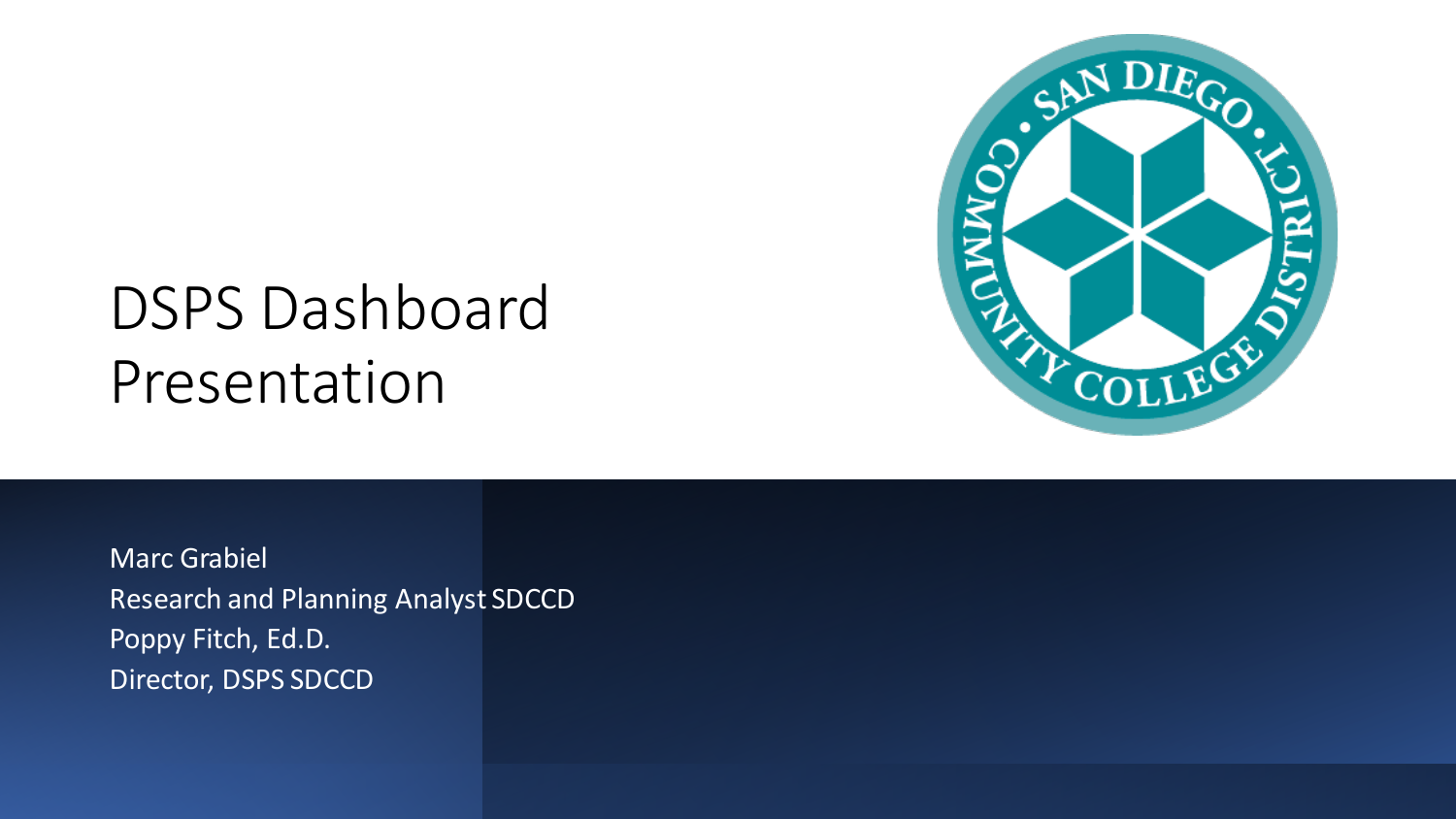**Statewide** Context Education and Employment Gaps for Those with Disabilities in California:

34.8% of Californians with disabilities have jobs, compared to 74.4% of people without disabilities.

disabilitycompendium.org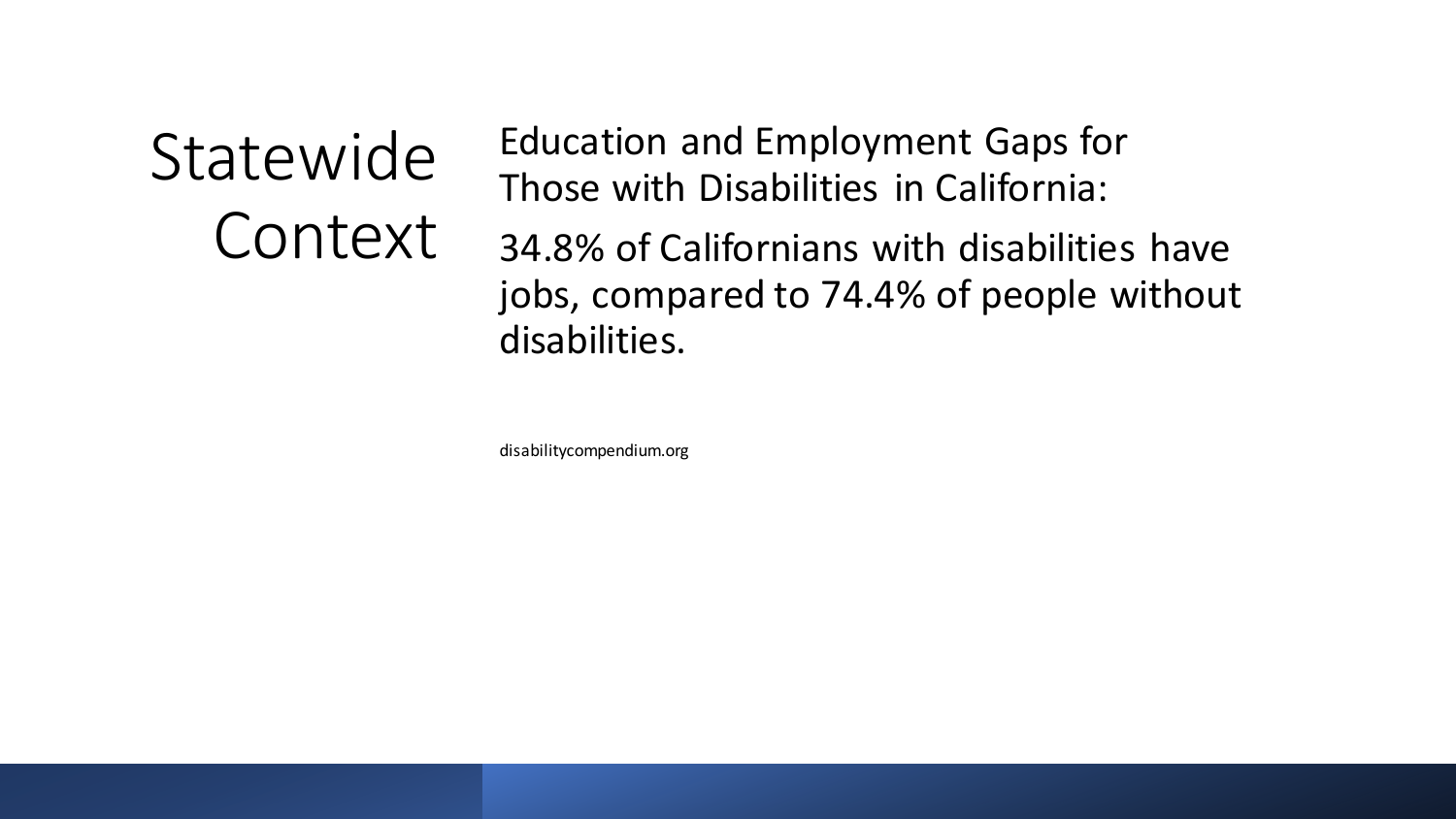Local Context Design and decide with students with disabilities in mind. Create the conditions for success for students with disabilities in CTE programs. Foster data informed conversations around serving students with disabilities in CTE programs. But how?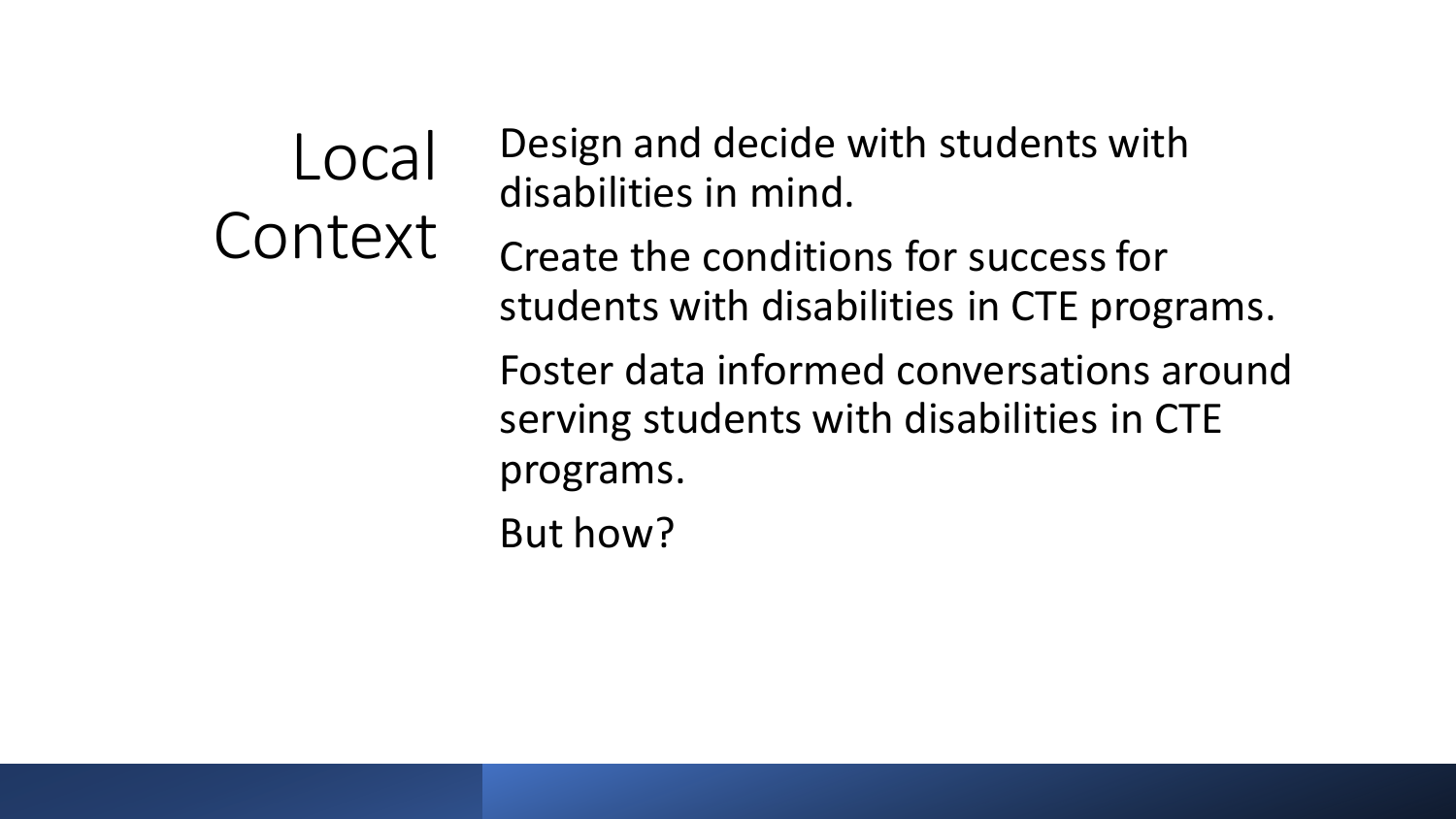# Key Takeaways | Perkins V Comprehensive Local Needs Assessment

Need for strategic, consistent, mission-driven relationship-building may be the single most important finding from this study (2021).

There's a high degree of intersectionality, and individualization of services becomes even more important, as each disability imposes different constraints and psychological factors on the student (2021).

"…our clients look at the world through a very different lens and they offer that diverse perspective that maybe we haven't tried looking at" (2020).

What support services/accommodations are necessary for special populations? Understand needs (82%) and Individualized accommodations (73%)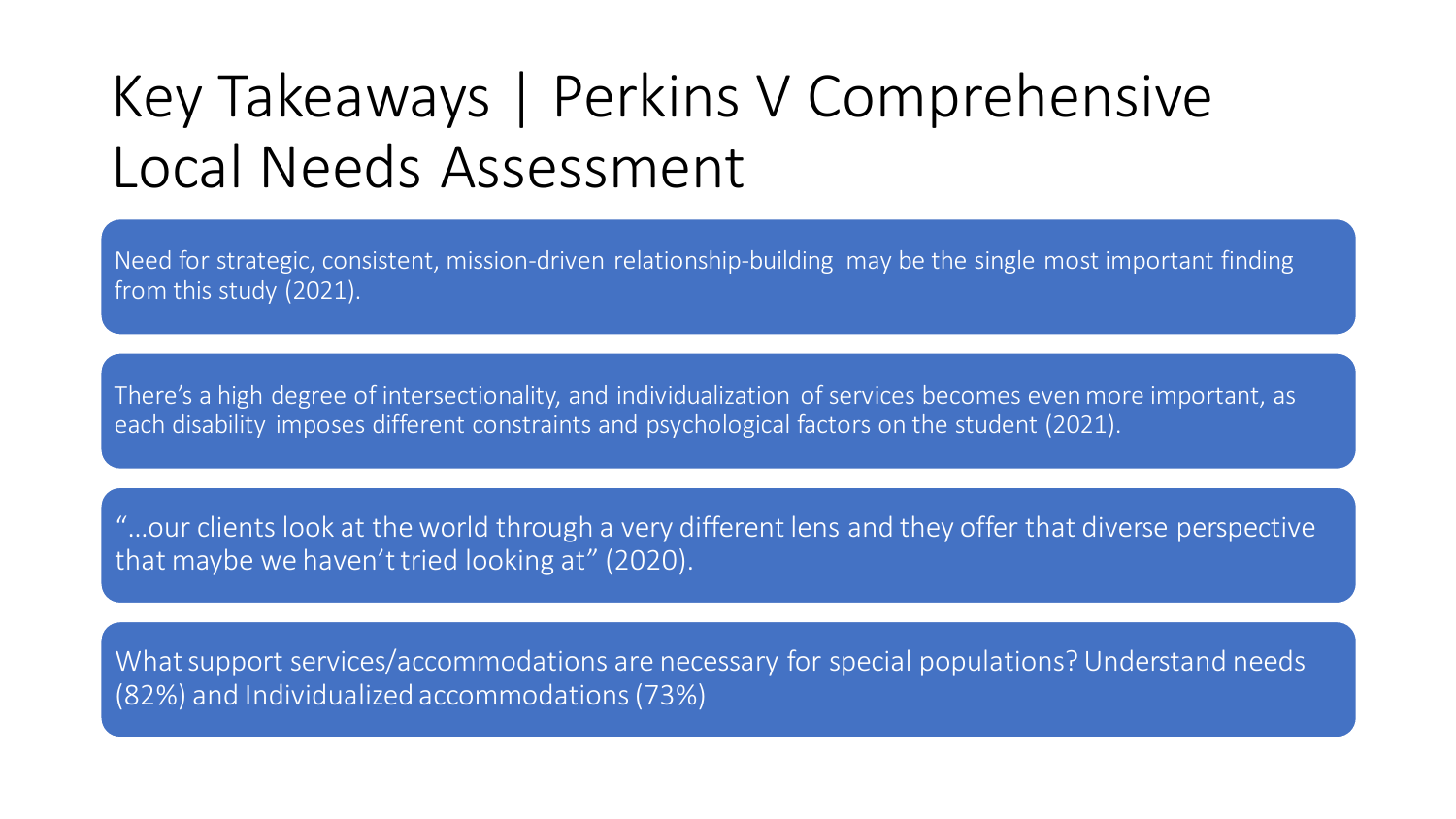Tool for Data and Information About SDCCD's CTE DSPS Population Through a Disability Lens

- Headcount
- Enrollments
- Demographics by Disability +
- Which CTE Subjects do Students with Disabilities Access?
- Which CTE Subjects do Students with Disabilities Not Access?
- How do Student Outcomes (completion, success, and GPA) Compare to All Students?
- And More!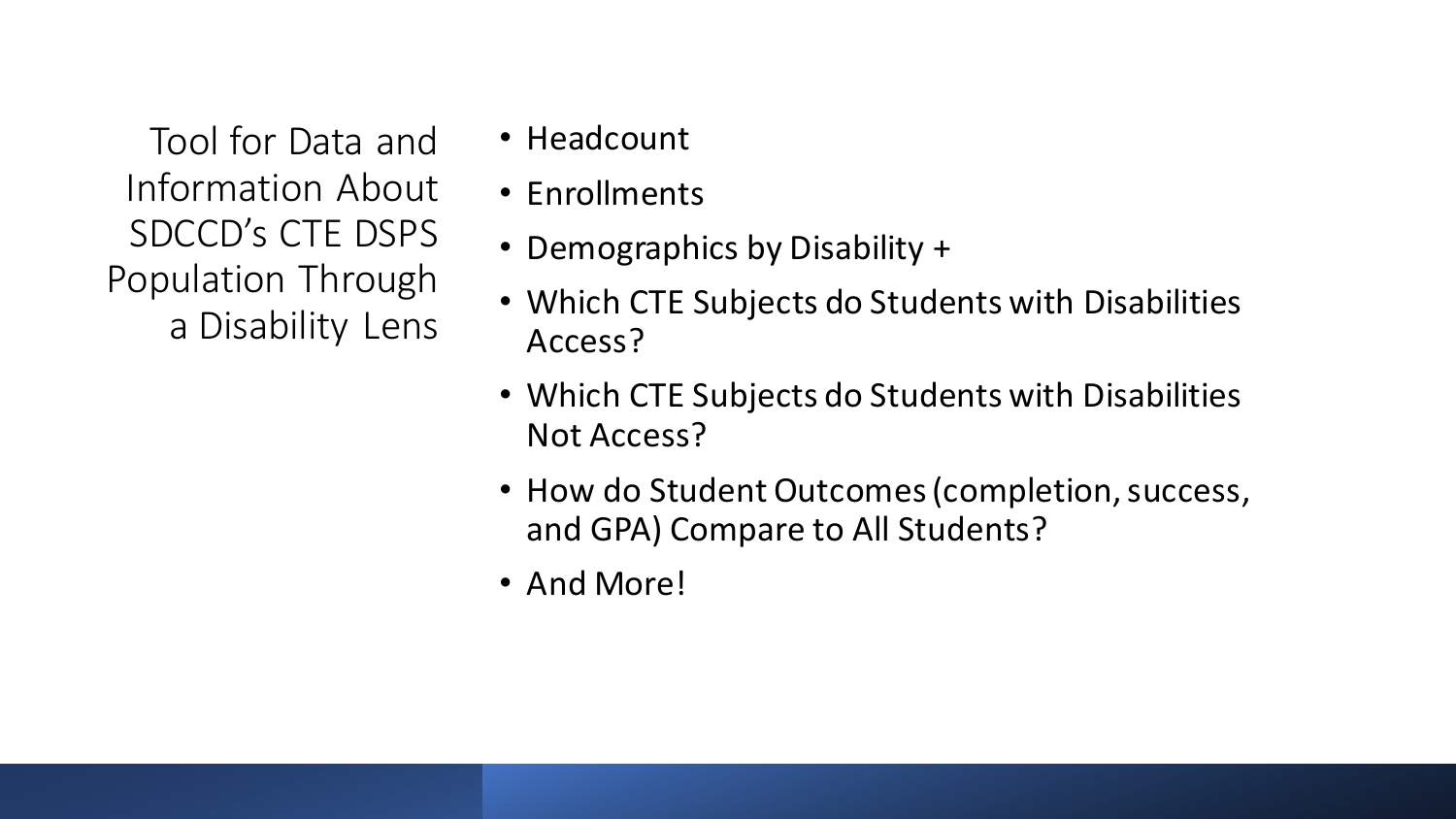Support Intentional Outreach, Access, Equity, and Employment **Outcomes** 

- Support Existing and Foster New Opportunities
- Responsive to Comprehensive Local Needs Assessment Recommendations, i.e.
	- Facilitating Access to Higher Education
	- Financial Support
	- Wraparound Services
	- Transportation
	- Vocational Support, Career Pathways Information
- Support Planning Activities to increase program participation, close equity gaps, increase employment pathways for SwDs.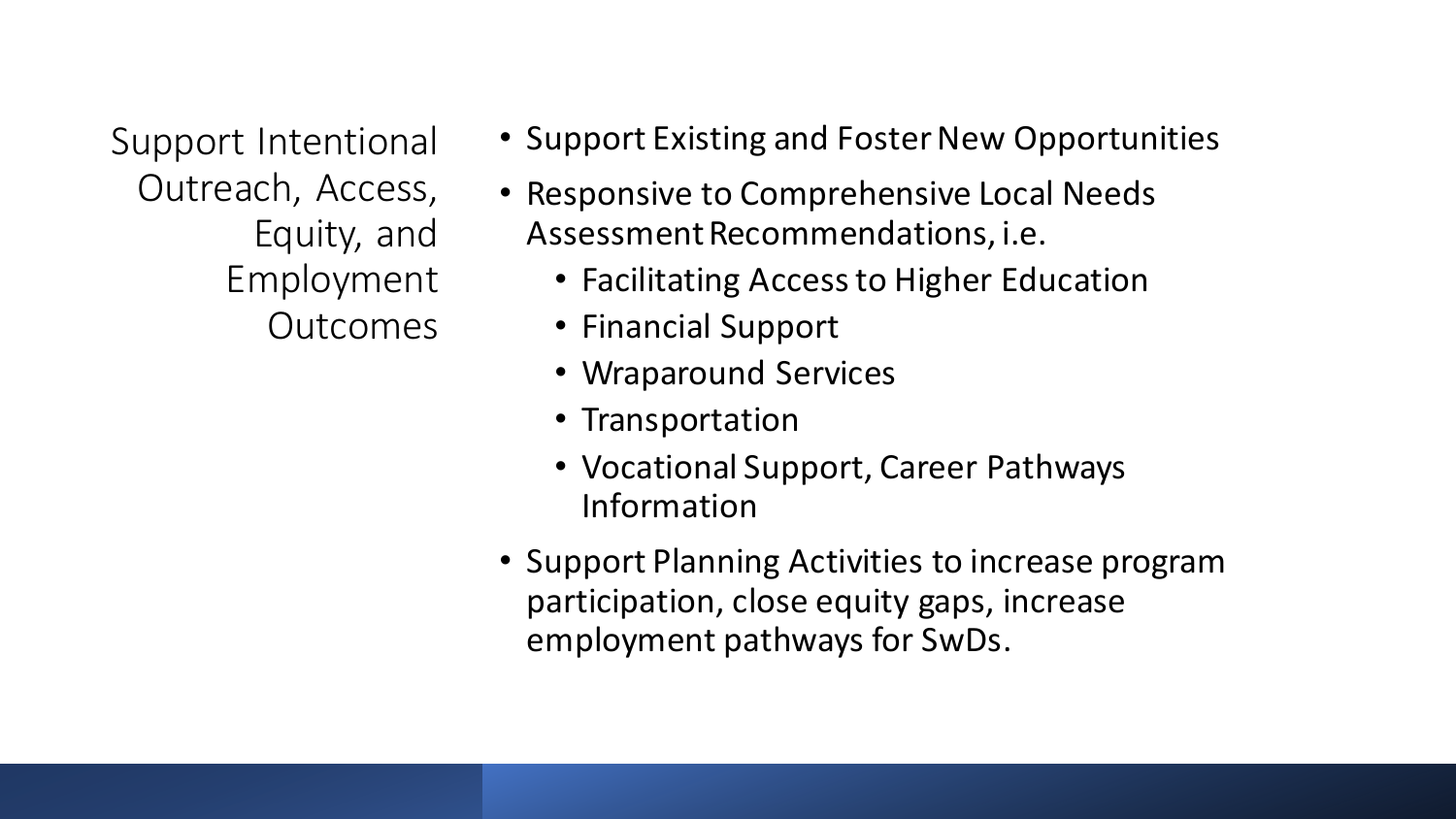#### Inquiry

Who are our CTE students with disabilities? Who is/is not enrolling?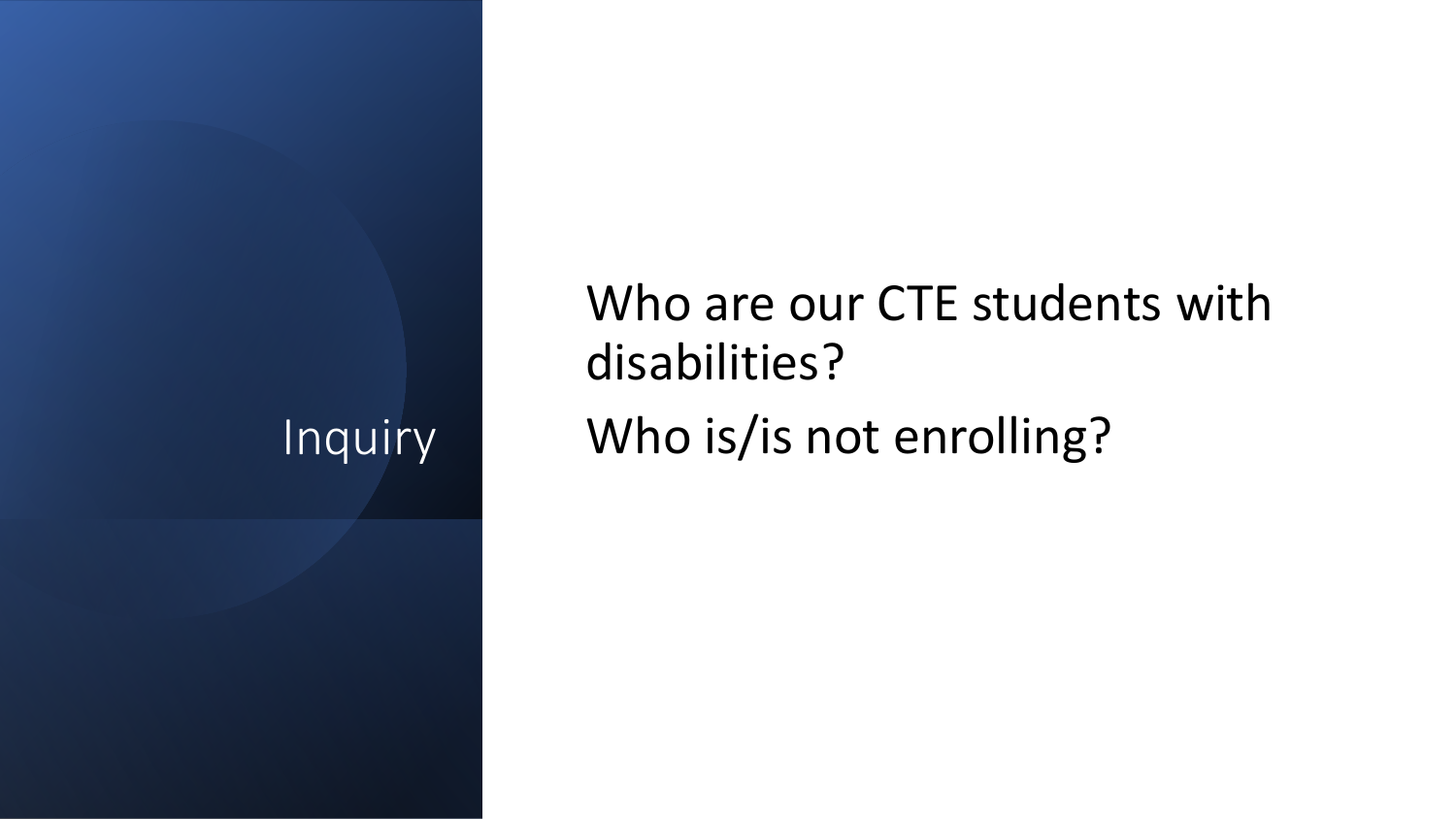### Inquiry

## How do those populations differ at each institution?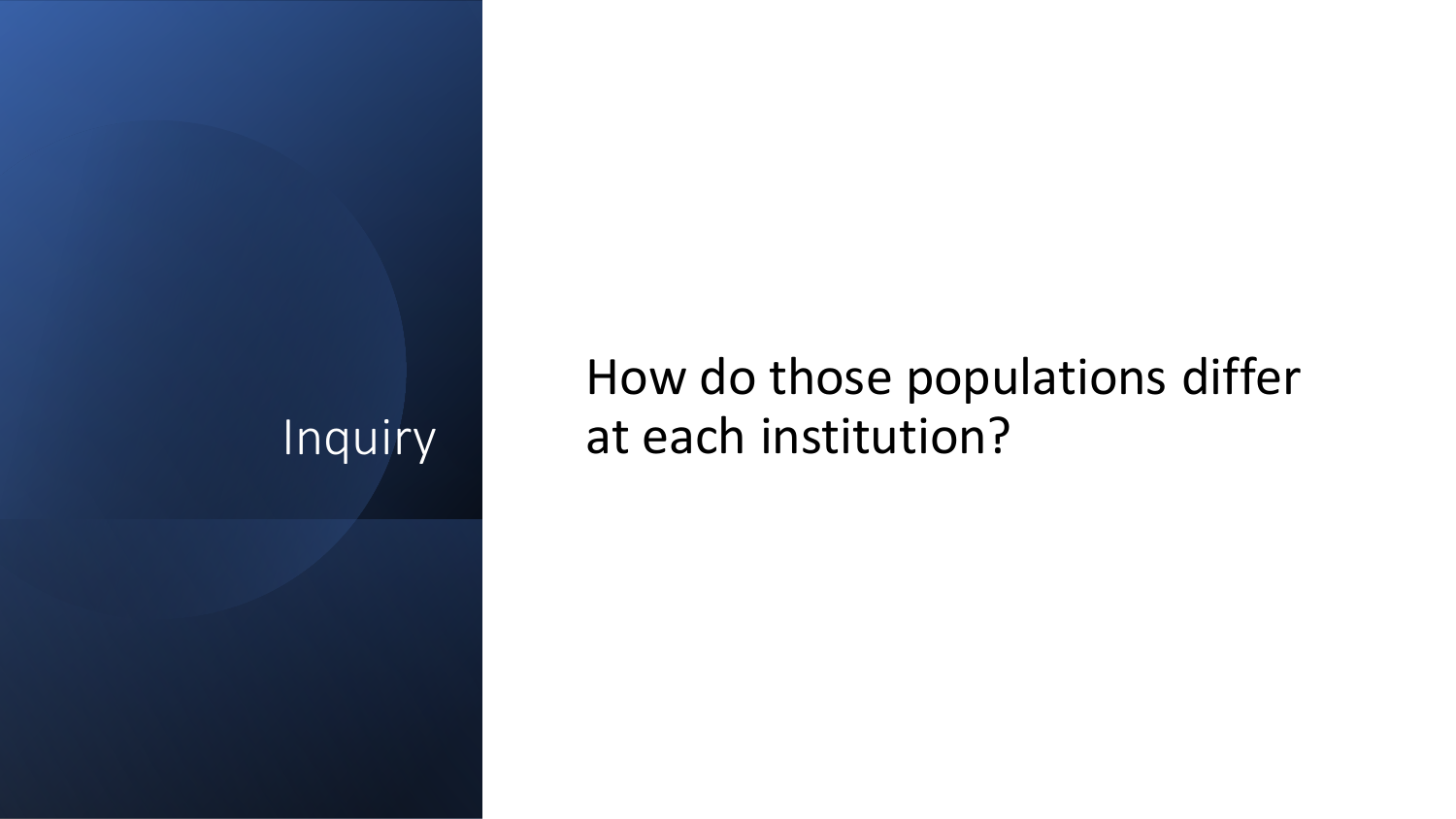### Inquiry

What are the outcomes of our students who use DSPS services? Where are students with disabilities performing well, what equity gaps exist?